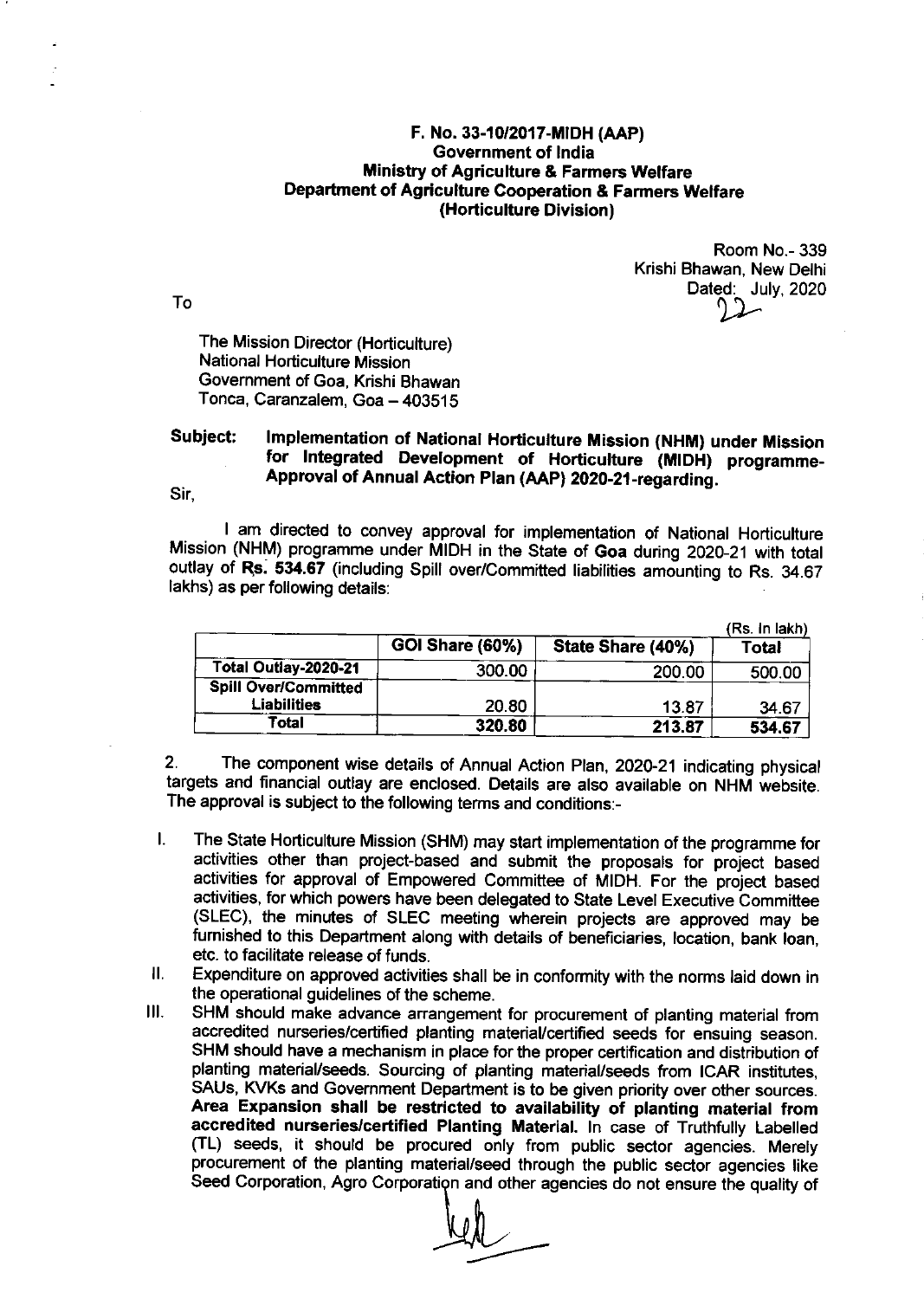planting material/seed as they do not produce the same. SHM should ensure that these public sector agencies procure certified material and in case certified material is not available, seedlings/ TL seeds are to be procured only from ICAR institutes, SAUs, KVKs and Government Departments.

- IV More focus is to be given on enhancing productivity of horticulture crops for the holistic development supported with infrastructure for Pre- and Post- Harvest Management and Marketing.
- To improve the productivity of existing old and senile orchards, there is need to V. identify gaps and revise the existing strategy for achieving the desired results. A proper mechanism needs to be devised to disseminate technology and train farmers on rejuvenation technology. Exposure visit of farmers should be organized to those institutes/places where rejuvenation technology has been developed and also adopted by the farmers. chief consultants under NHM will visit the state and discuss this matter with the SHM.
- VI The programme for protected cultivation and lining of Community tanks/ponds should be taken up in close coordination with the Precision Farming Development Centre (PFDC) in the State.
- vll Protected Cultivation of vegetables should be promoted under NHM in clusters around major cities/metros. fhese clusters may be provided with other infrastructural facilities like pre-cooling units, cold storages, reefer vans, vending carts etc. and marketing arrangements may be tied up by linking with cooperatives/private retail chains like SAFAL, farmer markets.
- vlll organic farming should be linked to certification. No separate funds will be provided for adoption of organic farming alone. Arrangements should also be made by the SHM or concerned agency for the marketing of organic produce. Selection of Service Provider Agencies is to be done by adoption of competitive bidding.
	- lpM measures should be need based and are to be taken affer clearly identifying the problem of pests/disease in the clusters. INM measures are to be adopted in the clusters to correct soil deficiency and reduce excessive dependence on chemical fertilizers. IX
	- The creation of water harvesting struc{ure should be implemented in conjunction with Mahatma Gandhi National Rural Employment Guarantee Scheme (MNREGA) wherever feasible and should be compulsorily linked with the new area expansion and micro-irrigation programmes.  $X_{-}$
	- For implementation of horticulture mechanization, PHM, marketing and mobile/primary processing activities, SHM should make efforts to organize self-help groups, farmers' interest groups, growers association at local level and also involve Panchayats, Cooperatives, Producers Company etc. ln this regard, SHM is to play pro-active role and should appoint one senior level officer as nodal officer and make him responsible for these components. XI
- XII. Efforts should also be made for the buyback arrangements of the horticulture produce.
- xlll SHM should involve State Agricultural University and ICAR lnstitutes in the State for the extension activities under NHM.
- XIV. SHM shall document the Annual Report and success stories and fumish them to DAC&FW.
- XV The SHM should also conduct lmpact Evaluation Study through independent organization of repute in the State.
- XVI. While implementing the NHM programme, convergence and synergy should be ensured with the other schemes like Micro Irrigation, RKVY, PKVY, MNREGS, National Mission on Medicinal Plants, AEZs of APEDA, Tribal Sub Plan, Mega Food Parks of Ministry of Food Processing lndustries, Watershed Development Programmes, BRGF and Schemes of the State Government.
- The Audited Statement of Accounts (ASA) for 2018-19 and Utilization Certificate for 2019-20, if not submitted so far, should be furnished to facilitate release of funds<br>during 2020-21.<br>All xvI during 2020-21.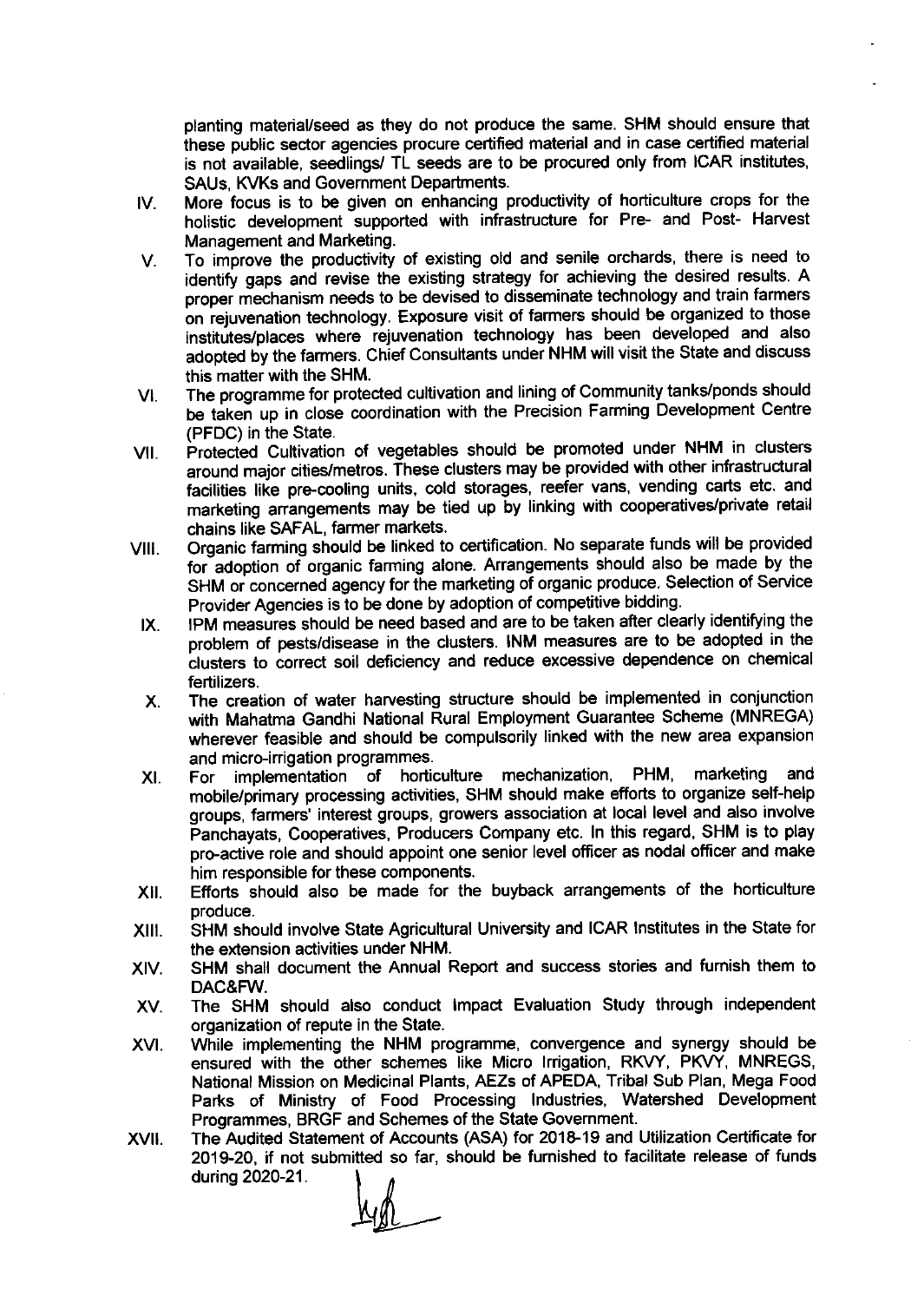- xvil. According to the provisions of the Fiscal Responsibilities and Budget Management (FRBM) Act, 2003 and Rules thereof, regular feedback from the implementing agencies on the physical and financial progress of the activities is necessary for periodical review.
	- XIX. The monthly physical and financial progress may be posted on the website www.midh.gov.in by the  $5<sup>th</sup>$  of every month and certified hard copy be furnished to this Department by the  $10<sup>th</sup>$  of every month following the month under report.. Status of project based proposals need also to be uploaded on NHM website.
	- xx. Expenditure reported in the Utilization Certificate should match with the progress reported in HORTNET/DBT portal and will be used to consider the request from State for release of funds.
- xxt SHM should ensure that all capacity building programs should be as per Qualification Pack (QP) of ASCI and only needs to be run in ASCI accredited training lnstitutes. Required entry of achievement needs to be done on Skill lndia portal.
- xxil It may be noted that the release of funds would be subject to the fumishing of requisite information as mentioned above. In addition to that, a mid-term review would be undertaken at appropriate time.

3. ln view of the directions of Department of Expenditure, Government of lndia, SHM is requested to restrict the expenditure under Mission Management activities to bare minimum and need based only.

4. No purchase of vehicles is permitted from the funds of MIDH.

5. Approval of AAP may be reviewed/revised at any point of time depending upon availability of budgetary resources in view of prevailing situation due to COVID 19.

Encl: as above

Yo**u**rs faithfully.

 $\sigma$ 

 $\mathcal{O}(\log n)$ 

(Dhrub Kumar) Under Secretary to the Government of lndia Ph. No. 01 1-23382773 Email: midhaap@gmail.com

Copy to

1 Tech. Dir.(NlC) for uploading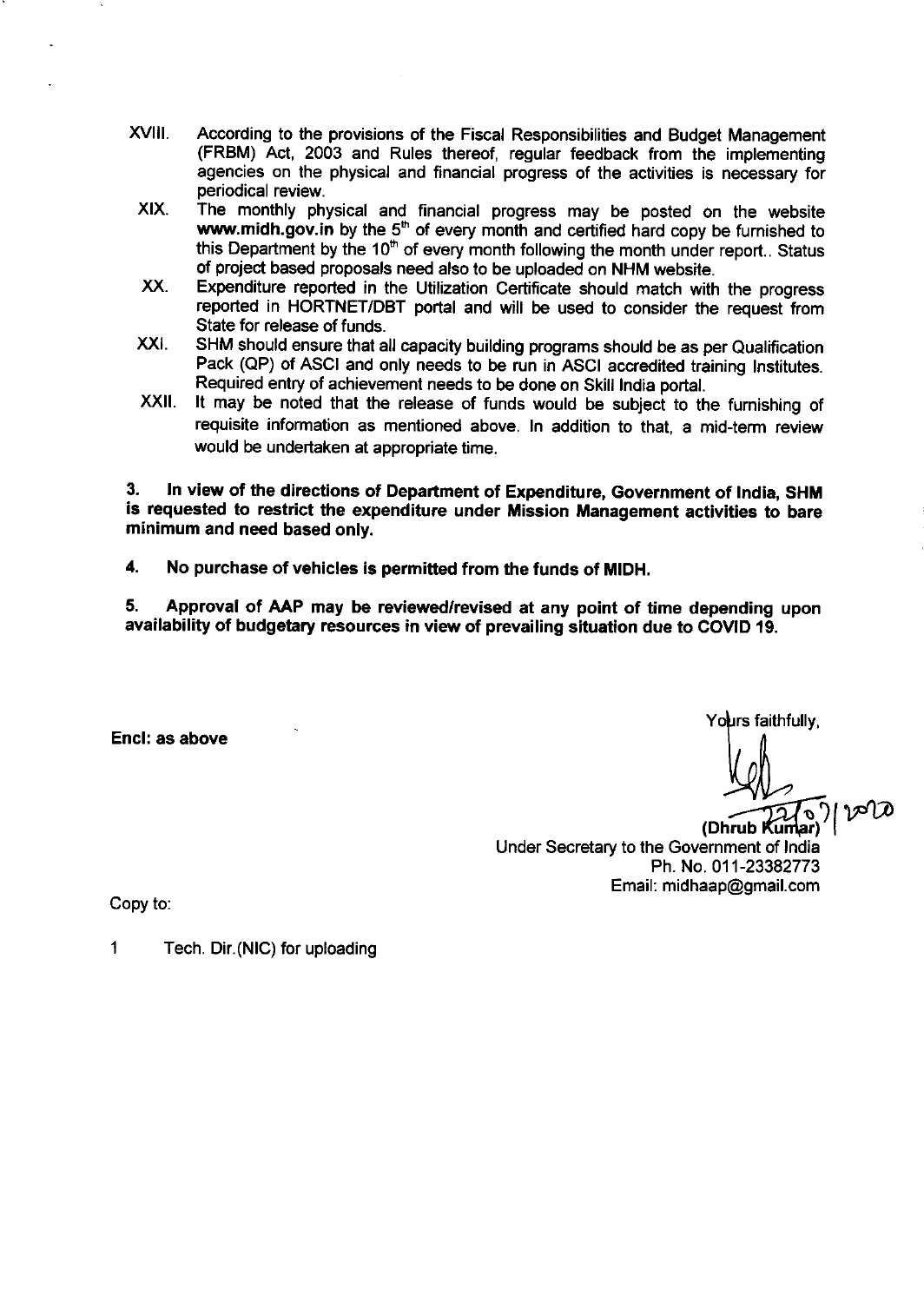|              |                                                  |                                               | Annual Action Plan of NHM States, 2020-21                                                                                                                                                                                                                                                                                                                                                                           |                      |                |                         |                                     |                      |                   |                                   |
|--------------|--------------------------------------------------|-----------------------------------------------|---------------------------------------------------------------------------------------------------------------------------------------------------------------------------------------------------------------------------------------------------------------------------------------------------------------------------------------------------------------------------------------------------------------------|----------------------|----------------|-------------------------|-------------------------------------|----------------------|-------------------|-----------------------------------|
|              |                                                  |                                               | Action Plan 2020-21                                                                                                                                                                                                                                                                                                                                                                                                 |                      |                |                         |                                     |                      |                   | (Rs. in Lakhs)                    |
| S. No        | <b>Activity</b>                                  |                                               |                                                                                                                                                                                                                                                                                                                                                                                                                     |                      | AAP 2020-21    |                         |                                     |                      | <b>Spill Over</b> |                                   |
|              |                                                  | <b>Maximum</b><br>permissible<br>cost         | Pattern of Assistance                                                                                                                                                                                                                                                                                                                                                                                               | <b>Phy</b><br>Target | Fin.<br>Outlay | <b>GOI Share</b><br>60% | <b>State</b><br><b>Share</b><br>40% | Phy<br><b>Target</b> | Fin.<br>Outlay    | Remarks                           |
| $\mathbf{1}$ | $\mathbf{2}$                                     | 3                                             | 4                                                                                                                                                                                                                                                                                                                                                                                                                   |                      | 6.             | $\overline{7}$          | 8                                   |                      |                   |                                   |
|              | <b>Plantation Infrastructure and Development</b> |                                               |                                                                                                                                                                                                                                                                                                                                                                                                                     |                      |                |                         |                                     |                      |                   |                                   |
|              |                                                  | Production of planting material Public Sector |                                                                                                                                                                                                                                                                                                                                                                                                                     |                      |                |                         |                                     |                      |                   |                                   |
|              | Small Nursery (1 ha)                             |                                               |                                                                                                                                                                                                                                                                                                                                                                                                                     |                      |                |                         |                                     |                      |                   |                                   |
|              | a) Public Sector                                 | Rs. 15 lakh/one ha unit                       | 100% to public sector and in case of<br>private sector, credit linked back-<br>ended subsidy @ 50% of cost, subject<br>to a maximum of Rs. 7.50 lakh/unit, as<br>project based activity. Each nursery<br>will produce a minimum of 25,000<br>numbers of mandated perennial<br>vegetatively propagated fruit<br>plants/tree spices/plantation crops<br>aromatic plants, per year, duly certified<br>for its quality. | 2                    | 17.50          | 10.50                   | 7.00                                |                      |                   | Inicuding model nursery<br>(ICAR) |
|              | b) Private Sector                                | Rs. 15 lakh/one ha unit                       | 100% to public sector and in case of<br>private sector, credit linked back-<br>ended subsidy of cost, subject to a<br>maximum of Rs. 7.50 lakh/unit, as<br>project based activity. Each nursery<br>will produce a minimum of 25,000<br>numbers of mandated perennial<br>vegetatively propagated fruit<br>plants/tree spices/plantation crops per<br>year, aromatic plants, duly certified for<br>its quality.       | $\overline{2}$       | 15.00          | 9.00                    | 6.00                                |                      |                   | do                                |
|              | Seed production for vegetables and spices        |                                               |                                                                                                                                                                                                                                                                                                                                                                                                                     |                      |                |                         |                                     |                      |                   |                                   |
|              | Open pollinated crops                            |                                               |                                                                                                                                                                                                                                                                                                                                                                                                                     |                      |                |                         |                                     |                      |                   |                                   |
|              | (a) Public Sector                                | Rs. 35,000/ha                                 | 100% of cost, limited to 5 ha.<br>Output<br>target of seed for each crop will be<br>fixed by the individual state.                                                                                                                                                                                                                                                                                                  |                      | 0.00           | 0.00                    | 0.00                                |                      |                   |                                   |
|              | b) Private sector                                | Rs. 35,000/ha                                 | 35% in general areas and 50% in NE<br>& Himalayan States, Tribal Sub Plans<br>(TSP) areas, Andaman & Nicobar &<br>Lakshadweep Islands, limited to 5 ha.<br>Output target of seed for each crop will<br>be fixed by the individual state.                                                                                                                                                                            |                      | 0.61           | 0.37                    | 0.25                                |                      |                   |                                   |
|              | <b>Seed infrastructure</b>                       |                                               |                                                                                                                                                                                                                                                                                                                                                                                                                     |                      |                |                         |                                     |                      |                   |                                   |
|              | a) Public sector                                 | Rs. 200.00 lakh                               | 100% of cost                                                                                                                                                                                                                                                                                                                                                                                                        |                      | 0.00           |                         |                                     |                      |                   |                                   |
|              | b) Private sector                                | Rs. 200.00 lakh                               | 50% of cost                                                                                                                                                                                                                                                                                                                                                                                                         | ΟĮ                   | 0.001          | 0.00<br>0.00            | 0.00                                |                      |                   |                                   |
|              | Sub-total Planting material                      |                                               |                                                                                                                                                                                                                                                                                                                                                                                                                     |                      |                |                         | 0.00                                |                      |                   |                                   |
|              |                                                  |                                               |                                                                                                                                                                                                                                                                                                                                                                                                                     | 9.00                 | 33.11          | 19.87                   | 13.25                               |                      |                   |                                   |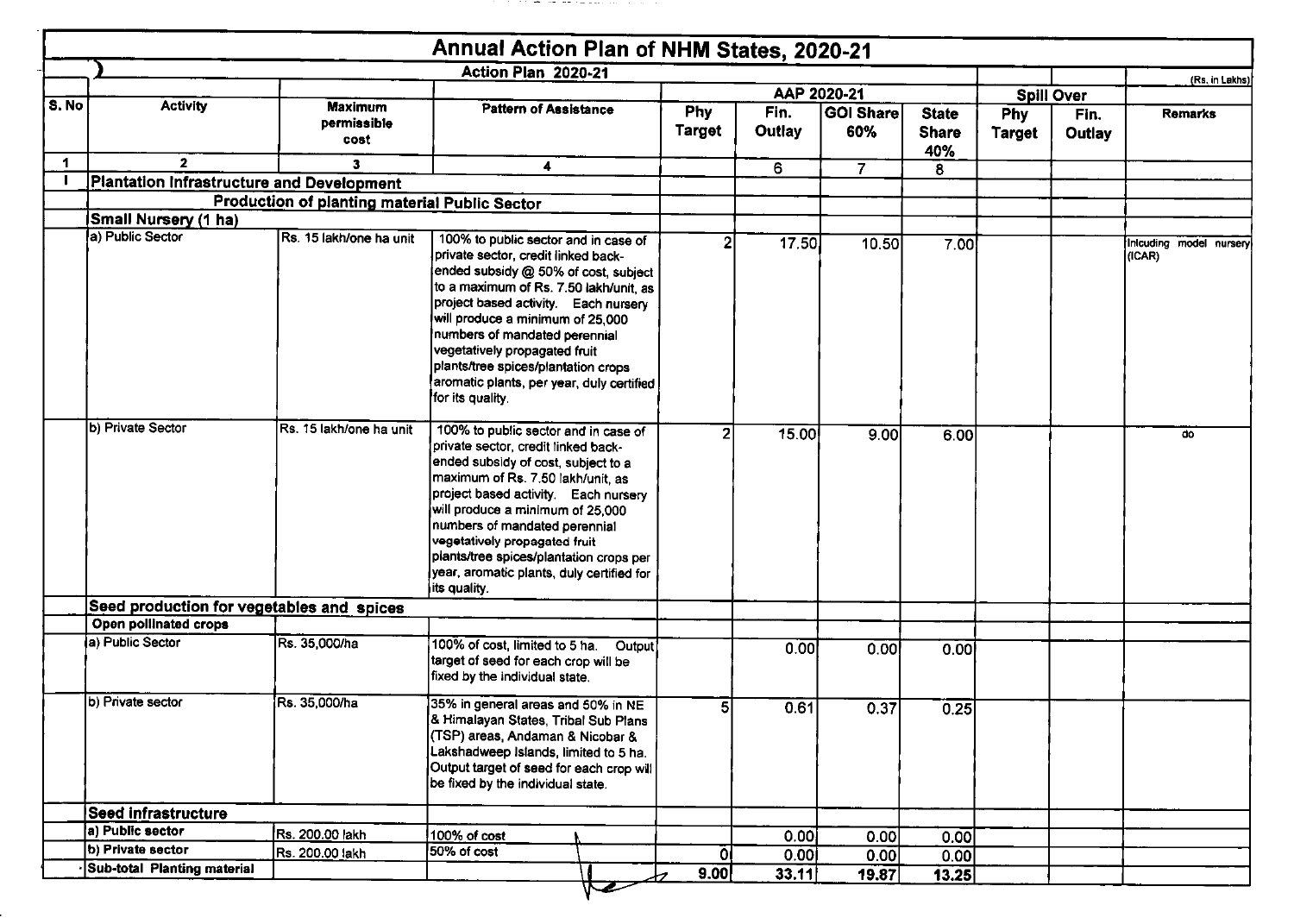|       |                                                        |                                       |                                                                                                                                                                                                                                                                                                                                |                             | AAP 2020-21    |                         |                                     | <b>Spill Over</b>           |                       |                                       |  |
|-------|--------------------------------------------------------|---------------------------------------|--------------------------------------------------------------------------------------------------------------------------------------------------------------------------------------------------------------------------------------------------------------------------------------------------------------------------------|-----------------------------|----------------|-------------------------|-------------------------------------|-----------------------------|-----------------------|---------------------------------------|--|
| S. No | <b>Activity</b>                                        | <b>Maximum</b><br>permissible<br>cost | <b>Pattern of Assistance</b>                                                                                                                                                                                                                                                                                                   | <b>Phy</b><br><b>Target</b> | Fin.<br>Outlay | <b>GOI Share</b><br>60% | <b>State</b><br><b>Share</b><br>40% | <b>Phy</b><br><b>Target</b> | Fin.<br><b>Outlay</b> | <b>Remarks</b>                        |  |
| 2     | Establishment of new gardens / Area Expansion          |                                       |                                                                                                                                                                                                                                                                                                                                |                             |                |                         |                                     |                             |                       |                                       |  |
|       |                                                        |                                       | Fruit crops other than cost intensive crops using normal spacing (For a maximum area of 4 ha per                                                                                                                                                                                                                               |                             |                |                         |                                     |                             |                       |                                       |  |
|       | <b>Fruits - Perennials</b>                             |                                       |                                                                                                                                                                                                                                                                                                                                |                             |                |                         |                                     |                             |                       |                                       |  |
|       | (a) Cost intensive crops                               |                                       |                                                                                                                                                                                                                                                                                                                                |                             |                |                         |                                     |                             |                       |                                       |  |
|       | iii) Banana (sucker)                                   |                                       |                                                                                                                                                                                                                                                                                                                                |                             |                |                         |                                     |                             |                       |                                       |  |
|       | b) Without integration                                 | Rs.87,500/ha                          | Maximum of Rs. 0.35 lakh/ha (40% of<br>cost) for meeting the expenditure on<br>planting material and cost of INM/IPM<br>in 2 installments (75:25). For (a) and<br>(b) above, in the case of TSP areas,<br>Nicobar<br>lAndaman.<br>&<br>andl<br>Lakshadweep Islands, assistance will<br>be @ 50% of cost in 2 installments.     | 40 <sub>l</sub>             | 10.50          | 6.30                    | 4.20                                | 5.79                        | 1.55                  |                                       |  |
|       | Sub total                                              |                                       |                                                                                                                                                                                                                                                                                                                                | 40                          | 10.50          | 6.30                    | 4.20                                | 5.79                        | 1.55                  |                                       |  |
|       | Maintenance without Integration                        |                                       |                                                                                                                                                                                                                                                                                                                                |                             |                |                         |                                     |                             |                       |                                       |  |
|       | 1st Year                                               |                                       |                                                                                                                                                                                                                                                                                                                                | 3.41                        | 0.30           | 0.18                    | 0.12                                |                             |                       |                                       |  |
|       | Sub total maintainance                                 |                                       |                                                                                                                                                                                                                                                                                                                                | 3.41                        | 0.30           | 0.18                    | 0.12                                |                             |                       |                                       |  |
|       | iv ) Pineapple (sucker)                                |                                       |                                                                                                                                                                                                                                                                                                                                |                             |                |                         |                                     |                             |                       |                                       |  |
|       | (b) Without integration                                | Rs.87,500/ha                          | Maximum of Rs. 0.35 lakh/ha (40% of<br>cost) for meeting the expenditure on<br>planting material and cost of INM/IPM<br>in 2 installments (75:25).<br>For (a) and (b) above, in the case of<br>TSP areas, Andaman & Nicobar and<br>Lakshadweep Islands, assistance will<br>be @ 50% of cost in 2 installments<br>(75.25)       | 5.0                         | 1.31           | 0.79                    | 0.53                                | 0.43                        | 0.11                  |                                       |  |
|       | Sub total                                              |                                       |                                                                                                                                                                                                                                                                                                                                | 5 <sup>1</sup>              | 1.31           | 0.79                    | 0.53                                | 0.43                        | 0.11                  |                                       |  |
|       | Maintenance without Integration                        |                                       |                                                                                                                                                                                                                                                                                                                                |                             |                |                         |                                     |                             |                       |                                       |  |
|       | 1st Year                                               |                                       |                                                                                                                                                                                                                                                                                                                                | 2.63                        | 0.23           | 0.14                    | 0.09                                |                             |                       |                                       |  |
|       | Sub total maintainance                                 |                                       |                                                                                                                                                                                                                                                                                                                                |                             |                | 0.00                    | 0.00                                |                             |                       |                                       |  |
|       | $\overline{v}$ Banana (TC)                             |                                       |                                                                                                                                                                                                                                                                                                                                |                             |                | 0.00                    | 0.00                                |                             |                       |                                       |  |
|       | Integrated package<br>with<br>la).<br>drip irrigation. | Rs. 3.00 lakh/ha                      | Maximum of Rs. 1.20 lakh/ha (40 % of<br>cost) for meeting the expenditure on<br>planting material and cost of material<br>for drip system, INM/IPM etc. in 2<br>installments (75:25).                                                                                                                                          |                             | 0.00           | 0.00                    | 0.00                                |                             |                       |                                       |  |
|       | b) Without integration                                 | Rs. 1.25 lakh/ha.                     | Max. of Rs. 0.50 lakh per ha, (40% of<br>cost) for meeting the expenditure on<br>planting material and cost of INM/IPM<br>in 2 installments (75:25).<br>For (a) and (b) above, in the case of<br>TSP areas, Andaman & Nicobar and<br>Lakshadweep Islands, assistance will<br>be @ 50% of cost in 2 installments<br>$(75:25)$ . | 10.00<br>ाउटन               | 3.75           | 2.25                    | 1.50                                | 2.03                        |                       | $0.70(1.8m \times 1.8m)$<br>$\alpha.$ |  |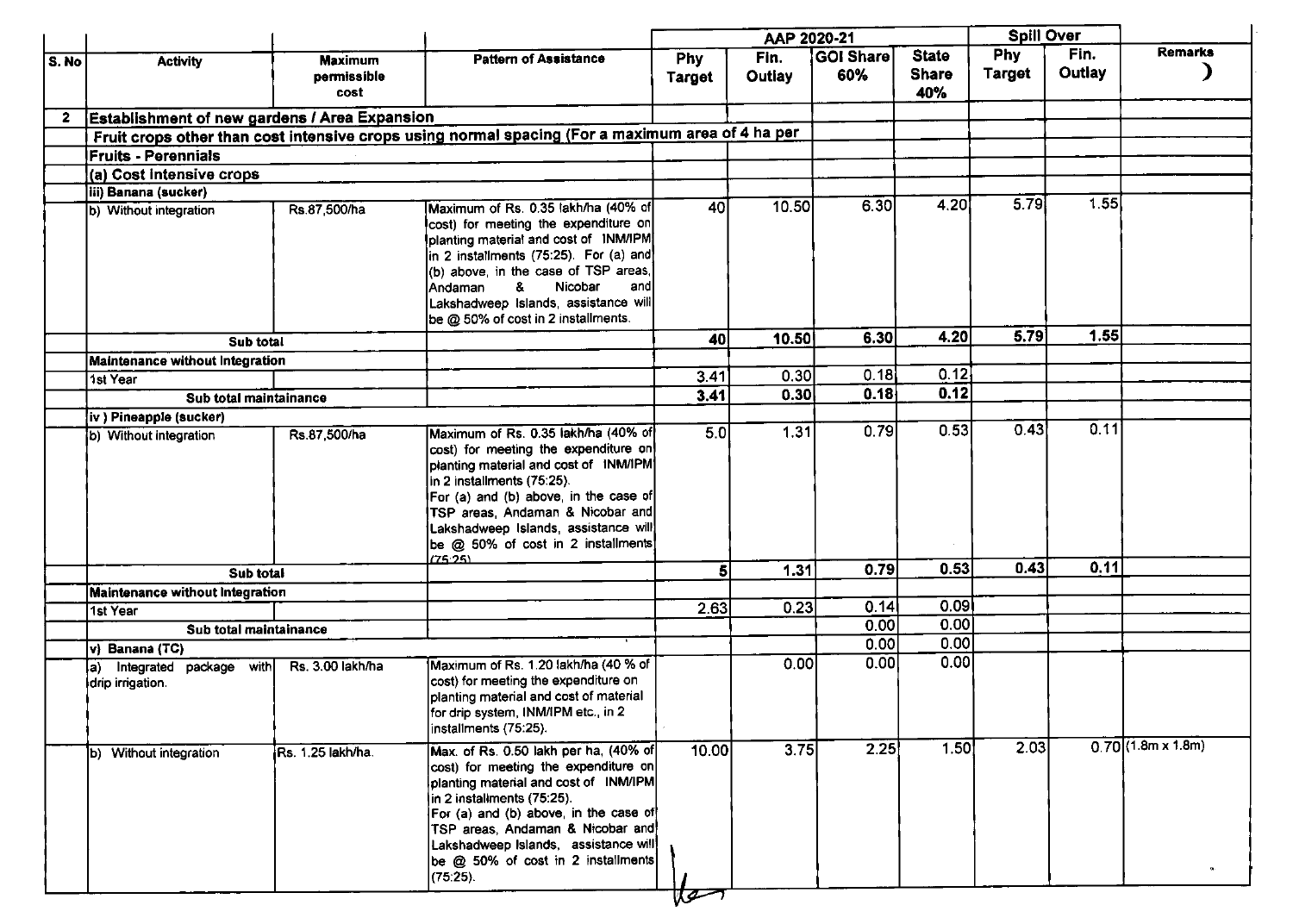| <b>Maximum</b> | <b>Pattern of Assistance</b>                              | Phy | Fin | <b>IGOLShareL</b> | State |
|----------------|-----------------------------------------------------------|-----|-----|-------------------|-------|
|                |                                                           |     |     | AAP 2020-21       |       |
|                |                                                           |     |     |                   |       |
|                |                                                           |     |     |                   |       |
|                | the contract of the con-<br>the company of the company of |     |     |                   |       |

| $\overline{\mathsf{S}}$ . No |                                                                                   |                                       |                                                                                                                                                                                                                                                                                                                                                                                                         |                             | AAP 2020-21    |                         |                                     |                      | <b>Spill Over</b> |                      |
|------------------------------|-----------------------------------------------------------------------------------|---------------------------------------|---------------------------------------------------------------------------------------------------------------------------------------------------------------------------------------------------------------------------------------------------------------------------------------------------------------------------------------------------------------------------------------------------------|-----------------------------|----------------|-------------------------|-------------------------------------|----------------------|-------------------|----------------------|
|                              | <b>Activity</b>                                                                   | <b>Maximum</b><br>permissible<br>cost | <b>Pattern of Assistance</b>                                                                                                                                                                                                                                                                                                                                                                            | <b>Phy</b><br><b>Target</b> | Fin.<br>Outlay | <b>GOI Share</b><br>60% | <b>State</b><br><b>Share</b><br>40% | Phy<br><b>Target</b> | Fin.<br>Outlay    | <b>Remarks</b>       |
|                              | Sub total                                                                         |                                       |                                                                                                                                                                                                                                                                                                                                                                                                         | 10 <sub>l</sub>             | 3.75           | 2.25                    | 1.50                                | 2.03                 | 0.70              |                      |
|                              | Maintenance without Integration                                                   |                                       |                                                                                                                                                                                                                                                                                                                                                                                                         |                             |                | 0.00                    | 0.00                                |                      |                   |                      |
|                              | 1st Year                                                                          |                                       |                                                                                                                                                                                                                                                                                                                                                                                                         | 6 <sub>1</sub>              | 0.74           | 0.44                    | 0.29                                |                      |                   |                      |
|                              | Sub total maintainance                                                            |                                       |                                                                                                                                                                                                                                                                                                                                                                                                         | 5.89                        | 0.74           | 0.44                    | 0.29                                |                      |                   |                      |
|                              | vii) Papaya                                                                       |                                       |                                                                                                                                                                                                                                                                                                                                                                                                         |                             |                | 0.00                    | 0.00                                |                      |                   |                      |
|                              | a) Integrated package with drip<br>irrigation.                                    | Rs. 2.00 lakh/ha.                     | Maximum of Rs. 0.80 lakh/ha (40% of<br>the cost) for meeting expenditure on<br>planting material, drip irrigation and<br>cost of material for INM/IPM, in 2<br>installments (75:25).                                                                                                                                                                                                                    |                             | 0.00           | 0.00                    | 0.00                                |                      |                   |                      |
|                              | b) Without integration                                                            | Rs. 60,000/ha                         | Maximum of Rs. 0.30 lakh/ha (50 % of<br>cost) for meeting the expenditure on<br>planting material and cost of INM/IPM<br>in 2 installments (75:25).<br>For (a) and (b) above, in the case of<br>NE and Himalayan States, TSP areas,<br>lAndaman<br>Nicobar<br>8.<br>and<br>Lakshadweep Islands, assistance will<br>be @ 50% of cost in 2 installments<br>$(75:25)$ .                                    | 5.0                         | 1.13           | 0.68                    | 0.45                                | 0.12                 |                   | $0.05$ (1.8m x 1.8m) |
|                              | Sub total                                                                         |                                       |                                                                                                                                                                                                                                                                                                                                                                                                         | 5.0                         | 1.13           | 0.68                    | 0.45                                | 0.27                 | 0.18              |                      |
|                              | Maintenance without Integration                                                   |                                       |                                                                                                                                                                                                                                                                                                                                                                                                         |                             |                | 0.00                    | 0.001                               |                      |                   |                      |
|                              | 1st Year                                                                          |                                       |                                                                                                                                                                                                                                                                                                                                                                                                         | 1                           | 0.04           | 0.02                    | 0.02                                |                      |                   |                      |
|                              | Sub total maintainance                                                            |                                       |                                                                                                                                                                                                                                                                                                                                                                                                         |                             | 0.04           | 0.02                    | 0.02                                |                      |                   |                      |
|                              | Ix) High density planting (mango, guava, litchi, pomegranate, apple, citrus etc). |                                       |                                                                                                                                                                                                                                                                                                                                                                                                         |                             |                |                         |                                     |                      |                   |                      |
|                              | a) Integrated package with drip<br>irrigation                                     | Rs. 1.50 lakh /ha                     | Maximum of Rs. 0.60 lakh per ha.<br>(40% of cost) for meeting the<br>expenditure on planting material, cost<br>of drip system, INM/IPM, canopy<br>management etc., in 3 installments of<br>60:20:20 subject to survival rate of<br>75% in 2nd year and 90% in 3 <sup>rd</sup> year).                                                                                                                    |                             | 0.00           | 0.00                    | 0.00                                |                      |                   |                      |
|                              | b) Without Integration.                                                           | Rs. 1.00 lakh/ha.                     | Maximum of Rs. 0.40 lakh/ha (40% of<br>the cost) for meeting the expenditure<br>on planting material and cost of<br>INM/IPM in 3 installments (60:20:20).<br>For (a) and (b) above, in the case of<br>TSP areas, Andaman & Nicobar and<br>Lakshadweep Islands, assistance will<br>be @ 50% of cost in 3 installments of<br>60:20:20 subject to survival rate of<br>75% in 2nd year and 90% in 3rd year) | 5.00                        | 1.20           | 0.72                    | 0.48                                |                      |                   |                      |
|                              | Sub total                                                                         |                                       |                                                                                                                                                                                                                                                                                                                                                                                                         | $-5.00$                     | 1.20           | 0.72                    | 0.48                                |                      |                   |                      |
|                              |                                                                                   |                                       |                                                                                                                                                                                                                                                                                                                                                                                                         |                             |                |                         |                                     |                      |                   |                      |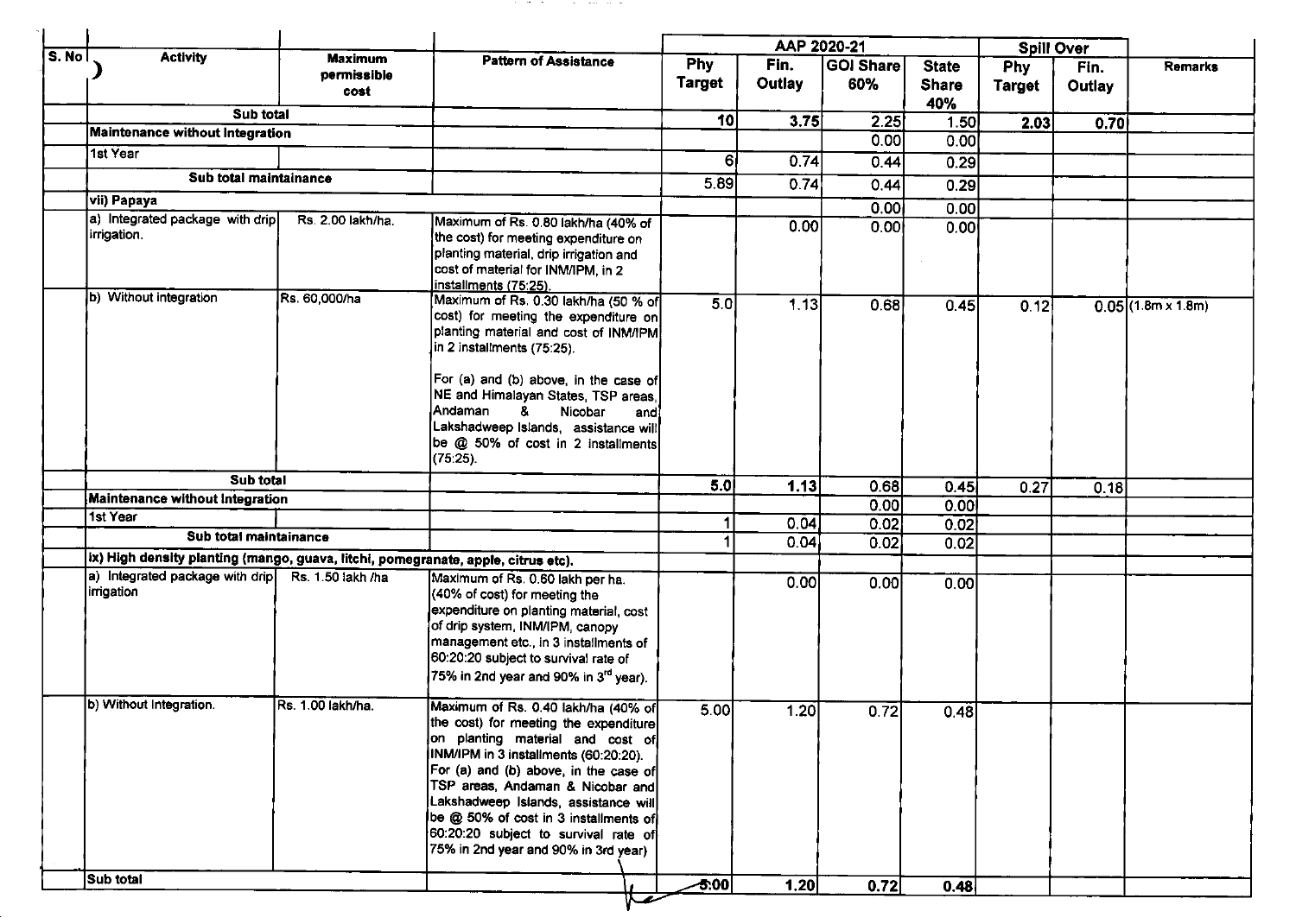|              |                                                                      |                                                      |                                                                                                                                                                                                                                                                                                                                                   |                             | AAP 2020-21    |                         |                                     | <b>Spill Over</b>    |                |                |
|--------------|----------------------------------------------------------------------|------------------------------------------------------|---------------------------------------------------------------------------------------------------------------------------------------------------------------------------------------------------------------------------------------------------------------------------------------------------------------------------------------------------|-----------------------------|----------------|-------------------------|-------------------------------------|----------------------|----------------|----------------|
| S. No        | <b>Activity</b>                                                      | <b>Maximum</b><br>permissible<br>cost                | <b>Pattern of Assistance</b>                                                                                                                                                                                                                                                                                                                      | <b>Phy</b><br><b>Target</b> | Fin.<br>Outlay | <b>GOI Share</b><br>60% | <b>State</b><br><b>Share</b><br>40% | Phy<br><b>Target</b> | Fin.<br>Outlay | <b>Remarks</b> |
|              | <b>Maintenance without Integration</b>                               |                                                      |                                                                                                                                                                                                                                                                                                                                                   |                             |                |                         |                                     |                      |                |                |
|              | 1st Year                                                             |                                                      |                                                                                                                                                                                                                                                                                                                                                   | 0.33                        | 0.033          | 0.02                    | 0.01                                |                      |                |                |
|              | Sub total maintainance                                               |                                                      |                                                                                                                                                                                                                                                                                                                                                   | 0.33                        | 0.03           | 0.02                    | 0.01                                |                      |                |                |
|              | (b) Fruit crops other than cost intensive crops using normal spacing |                                                      |                                                                                                                                                                                                                                                                                                                                                   |                             |                |                         |                                     |                      |                |                |
|              | a) Integrated package with drip Rs. 1.00 lakh/ha<br>irrigation       |                                                      | Maximum of Rs. 0.40 lakh/ ha. (40% of<br>cost) for meeting the expenditure on<br>planting material, cost of drip system,<br>INM/IPM, canopy management etc in 3<br>installments of 60:20:20 subject to<br>survival rate of 75% in 2nd year & 90%<br>in 3rd year for perennial crops and for<br>non perennial crops in 2 installments<br>of 75.25. |                             | 0.00           | 0.00                    | 0.00                                |                      |                |                |
|              | b) Without Integration                                               | Rs. 60,000/ha                                        | Maximum of Rs. 0.30 lakh/ha (50 % of<br>cost) for meeting the expenditure on<br>planting material and cost of INM/IPM<br>in 3 installments of 60:20:20.                                                                                                                                                                                           | $\overline{5}$ .0           | 0.90           | 0.54                    | 0.36                                | 10.30                | 1.85           |                |
|              | Sub total                                                            |                                                      |                                                                                                                                                                                                                                                                                                                                                   | 5 <sup>1</sup>              | 0.90           | 0.54                    | 0.36                                | 10.30                | 1.85           |                |
|              | Maintenance without Integration                                      |                                                      |                                                                                                                                                                                                                                                                                                                                                   |                             |                |                         |                                     |                      |                |                |
|              | 1st Year                                                             |                                                      |                                                                                                                                                                                                                                                                                                                                                   | 2.26                        | 0.14           | 0.08                    | 0.05                                |                      |                |                |
|              |                                                                      |                                                      |                                                                                                                                                                                                                                                                                                                                                   | 3.00                        | 0.18           | 0.11                    | 0.07                                |                      |                |                |
|              | 2nd Year                                                             |                                                      |                                                                                                                                                                                                                                                                                                                                                   |                             |                |                         |                                     |                      |                |                |
|              |                                                                      |                                                      |                                                                                                                                                                                                                                                                                                                                                   | 5.26                        | 0.32           | 0.19                    | 0.13                                |                      |                |                |
|              | Sub total maintainance                                               |                                                      |                                                                                                                                                                                                                                                                                                                                                   |                             |                |                         |                                     |                      |                |                |
|              |                                                                      | Vegetable (For maximum area of 2 ha per beneficiary) |                                                                                                                                                                                                                                                                                                                                                   | 10.00                       | 2.00           | 1.20                    | 0.80                                |                      |                |                |
|              | Hybrid                                                               | Rs.50,000/ha                                         | 40% of cost in general areas                                                                                                                                                                                                                                                                                                                      | 10.00                       | 2.00           | 1.20                    | 0.80                                |                      |                |                |
|              | Sub-total                                                            |                                                      |                                                                                                                                                                                                                                                                                                                                                   |                             |                |                         |                                     |                      |                |                |
| $\mathbf{3}$ | Flowers (For a maximum of 2 ha per beneficiary)                      |                                                      |                                                                                                                                                                                                                                                                                                                                                   |                             |                |                         |                                     |                      |                |                |
|              | <b>Cut flowers</b>                                                   |                                                      | 40% of cost                                                                                                                                                                                                                                                                                                                                       | $\overline{5.0}$            | 2.00           | 1.20                    | 0.80                                |                      |                |                |
|              | Small & Marginal Farmers                                             | <b>Rs. 1.00 lakh/ha</b>                              |                                                                                                                                                                                                                                                                                                                                                   |                             |                | 0.00                    | 0.00                                |                      |                |                |
|              | Other farmers                                                        | do                                                   | 25% of the cost                                                                                                                                                                                                                                                                                                                                   |                             | 0.00           |                         |                                     |                      |                |                |
|              | <b>Bulbulous flowers</b>                                             |                                                      |                                                                                                                                                                                                                                                                                                                                                   |                             |                |                         | 1.20                                |                      |                |                |
|              | Small & Marginal Farmers                                             | Rs. 1.50 lakh/ha                                     | 40 % of the cost                                                                                                                                                                                                                                                                                                                                  | 5.0                         | 3.00           | 1.80                    |                                     |                      |                |                |
|              | <b>Loose Flowers</b>                                                 |                                                      |                                                                                                                                                                                                                                                                                                                                                   |                             |                |                         |                                     |                      |                |                |
|              | <b>Small &amp; Marginal Farmers</b>                                  | Rs. 40,000/ha                                        | $40%$ of cost                                                                                                                                                                                                                                                                                                                                     | 6.0                         | 0.96           | 0.58                    | 0.38                                |                      |                |                |
|              | Sub-total flowers                                                    |                                                      |                                                                                                                                                                                                                                                                                                                                                   | 16.0                        | 5.96           | 3.58                    | 2.38                                |                      |                |                |
| 4            | Spices (For a maximum area of 4 ha per beneficiary)                  |                                                      |                                                                                                                                                                                                                                                                                                                                                   |                             | 0.00           |                         |                                     |                      |                |                |
|              |                                                                      |                                                      |                                                                                                                                                                                                                                                                                                                                                   |                             |                |                         |                                     |                      |                |                |

 $\sim$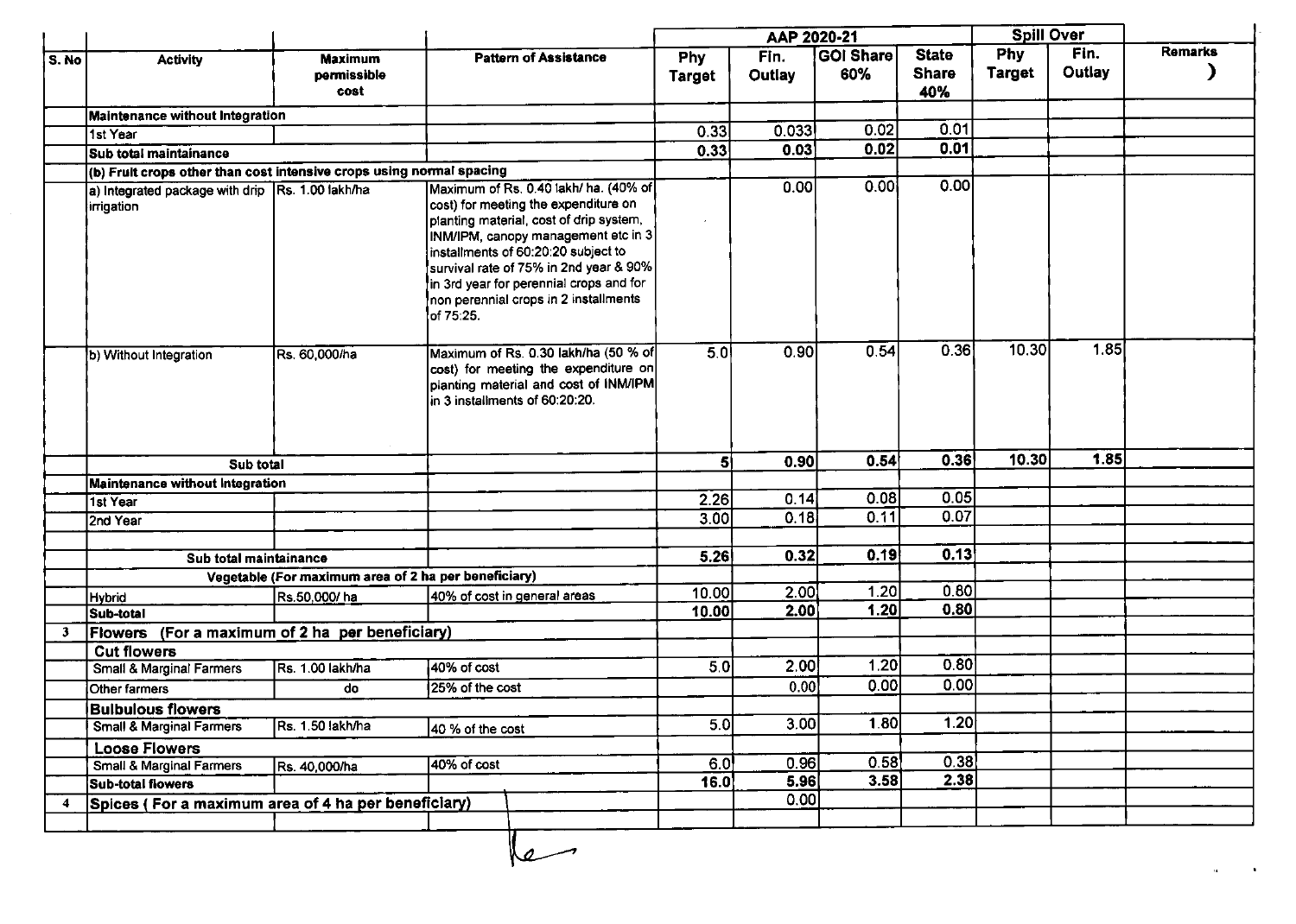|       |                                                                |                                       |                                                                                                                                                                                                                                                                                                                                                                                                                                                        |                      |                | AAP 2020-21             |                                     |                             | <b>Spill Over</b> |                |
|-------|----------------------------------------------------------------|---------------------------------------|--------------------------------------------------------------------------------------------------------------------------------------------------------------------------------------------------------------------------------------------------------------------------------------------------------------------------------------------------------------------------------------------------------------------------------------------------------|----------------------|----------------|-------------------------|-------------------------------------|-----------------------------|-------------------|----------------|
| S. No | <b>Activity</b>                                                | <b>Maximum</b><br>permissible<br>cost | <b>Pattern of Assistance</b>                                                                                                                                                                                                                                                                                                                                                                                                                           | Phy<br><b>Target</b> | Fin.<br>Outlay | <b>GOI Share</b><br>60% | <b>State</b><br><b>Share</b><br>40% | <b>Phy</b><br><b>Target</b> | Fin.<br>Outlay    | <b>Remarks</b> |
|       | Seed spice and Rhizomatic<br>spices                            | Rs.30,000/ha                          | Maximum of Rs. 12,000/- per ha. (40%)<br>of cost) for meeting the expenditure on<br>planting material and cost of material<br>for INM/IPM etc).                                                                                                                                                                                                                                                                                                        | 10 <sup>1</sup>      | 1.20           | 0.72                    | 0.48                                | 3.42                        | 0.57              |                |
|       | Perennial spices<br>(black pepper)                             | Rs. 50,000/ha                         | Maximum of Rs. 20,000/- per ha<br>(@40% of cost) for meeting the<br>expenditure on planting material and<br>cost of material for INM/IPM etc.                                                                                                                                                                                                                                                                                                          | 15                   | 3.00           | 1.80                    | 1.20                                | 6.38                        | 1.24              |                |
|       |                                                                |                                       | For (i) and (ii) above, in the case of<br>TSP areas, Andaman and<br>Lakshadweep Islands, assistance will<br>be @ 50% of cost.                                                                                                                                                                                                                                                                                                                          |                      |                |                         |                                     |                             |                   |                |
|       | Sub-total spices                                               |                                       |                                                                                                                                                                                                                                                                                                                                                                                                                                                        | 25                   | 4.20           | 2.52                    | 1.68                                | 9.80                        | 1.81              |                |
|       | Plantation crops (For a maximum area of 4 ha per beneficiary)  |                                       |                                                                                                                                                                                                                                                                                                                                                                                                                                                        |                      |                |                         |                                     |                             |                   |                |
|       | <b>Cashew</b>                                                  |                                       |                                                                                                                                                                                                                                                                                                                                                                                                                                                        |                      |                |                         |                                     |                             |                   |                |
|       | a) Integrated package with Rs. 1.00 lakh/ha<br>drip irrigation |                                       | Rs. 0.40 lakh per ha (40% of cost) for<br>meeting the expenditure on planting<br>material and cost of material for drip<br>system, INM/IPM etc) in 3 installments<br>of 60:20:20 subject to survival rate of<br>50% in second year and 90% in third<br>year.                                                                                                                                                                                           |                      | 0.00           | 0.00                    | 0.00                                |                             |                   |                |
|       | b) Without integration                                         | Rs. 50,000/ha                         | Rs.0.20 lakh per ha (40 % of cost)<br>for meeting the expenditure on<br>planting material and cost of material<br>for INM/IPM in 3 installments of<br>60:20:20 subject to survival rate of<br>75% in second year and 90% in third<br>year for a maximum area of 4 ha per<br>beneficiary.<br>For<br>(a) and (b) above, in the case of TSP<br>areas, Andaman & Nicobar and<br>Lakshadweep Islands assistance will<br>be @ 50% of cost in 3 installments. | 270.00               | 32.40          | 19.44                   | 12.96                               | 78.21                       | 9.32              |                |
|       | Sub-total                                                      |                                       |                                                                                                                                                                                                                                                                                                                                                                                                                                                        | 270                  | 32.40          | 19.44                   | 12.96                               | 78.21                       | 9.32              |                |
|       |                                                                | Maintenance lyear                     |                                                                                                                                                                                                                                                                                                                                                                                                                                                        |                      |                |                         |                                     |                             |                   |                |
|       | <b>Cashew</b>                                                  | Rs. 40,000ha                          | Maximum of Rs. 20,000/- per ha (50%<br>of cost for meeting the expenditure on<br>planting material and cost of material<br>for INM/IPM etc) in 3 installments of<br>60:20:20 subject to survival rate of<br>75% in second year and 90% in third<br>year for a maximum area of 4 ha                                                                                                                                                                     | 16.66                | 0.67           | 0.40                    | 0.27                                | 10.62                       | 0.43              |                |
|       | 2nd Year                                                       |                                       |                                                                                                                                                                                                                                                                                                                                                                                                                                                        |                      |                |                         |                                     |                             |                   |                |
|       |                                                                |                                       |                                                                                                                                                                                                                                                                                                                                                                                                                                                        |                      |                |                         |                                     |                             |                   |                |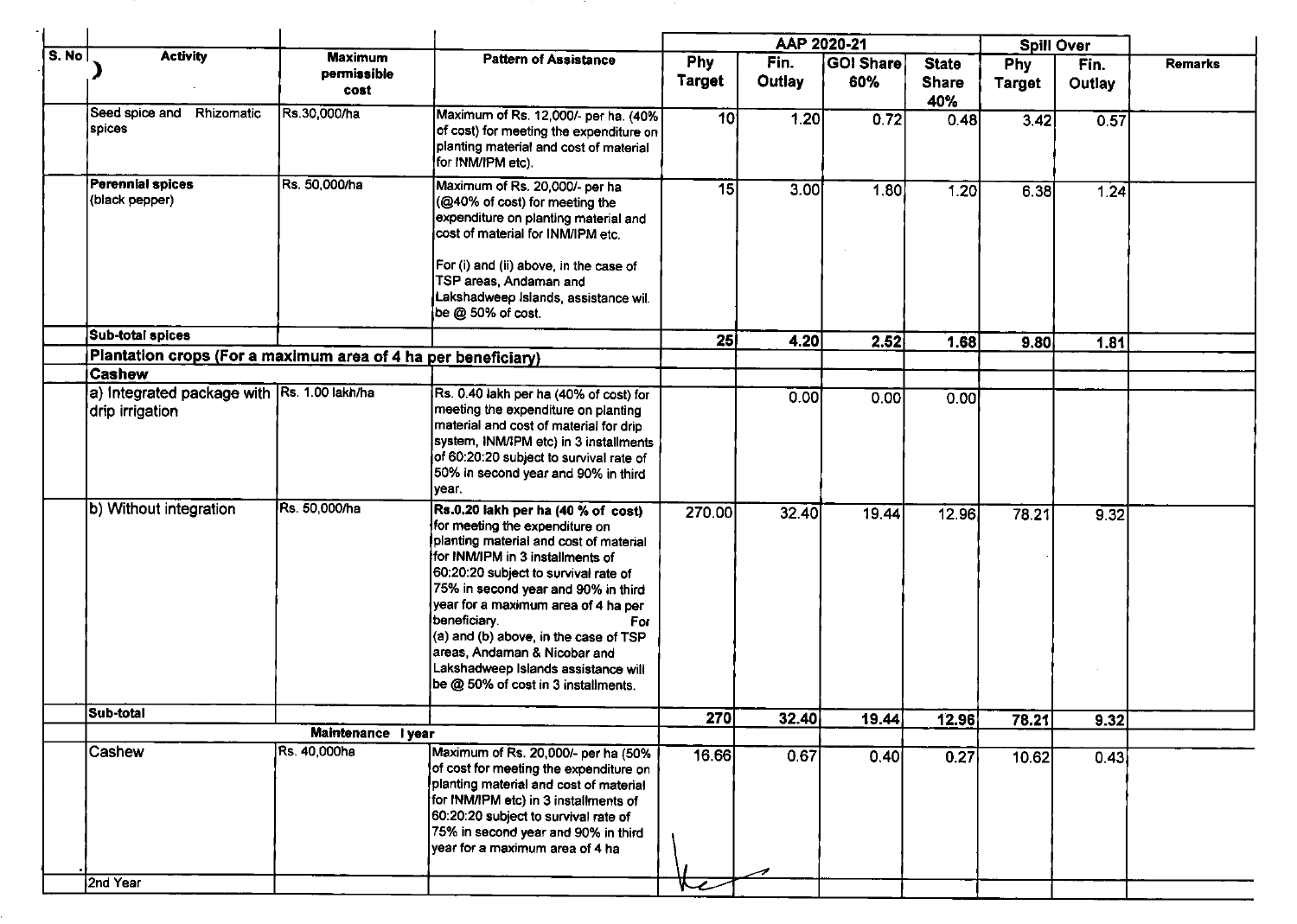|              |                                                                                        |                                               |                                                                                                                                                                                                                                                                                    |                 | AAP 2020-21 |                  |                     | <b>Spill Over</b> |        |                        |
|--------------|----------------------------------------------------------------------------------------|-----------------------------------------------|------------------------------------------------------------------------------------------------------------------------------------------------------------------------------------------------------------------------------------------------------------------------------------|-----------------|-------------|------------------|---------------------|-------------------|--------|------------------------|
| S. No        | <b>Activity</b>                                                                        | <b>Maximum</b>                                | <b>Pattern of Assistance</b>                                                                                                                                                                                                                                                       | <b>Phy</b>      | Fin.        | <b>GOI Share</b> | <b>State</b>        | <b>Phy</b>        | Fin.   | <b>Remarks</b>         |
|              |                                                                                        | permissible<br>cost                           |                                                                                                                                                                                                                                                                                    | <b>Target</b>   | Outlay      | 60%              | <b>Share</b><br>40% | <b>Target</b>     | Outlay |                        |
|              | Cashew                                                                                 | Rs. 40,000ha                                  | Maximum of Rs. 20,000/- per ha (50%<br>of cost for meeting the expenditure on<br>planting material and cost of material<br>for INM/IPM etc) in 3 installments of<br>60:20:20 subject to survival rate of<br>75% in second year and 90% in third<br>year for a maximum area of 4 ha | 34.00           | 1.36        | 0.82             | 0.54                | 16.50             | 066    |                        |
|              | İSub-total maintainance                                                                |                                               |                                                                                                                                                                                                                                                                                    | 50.7            | 2.0         | 1.2              | 0.8                 | 27.1              | 1.1    |                        |
|              | <b>Grand Total Area Expansion</b>                                                      |                                               |                                                                                                                                                                                                                                                                                    | 391.00          | 63.35       | 38.01            | 25.34               | 106.83            | 15.52  |                        |
|              | <b>Grand Total Area Expansion maintenance</b>                                          |                                               |                                                                                                                                                                                                                                                                                    | 52.92           | 2.16        | 1.30             | 0.86                | 27.12             | 1.09   |                        |
|              | <b>Mushrooms</b>                                                                       |                                               |                                                                                                                                                                                                                                                                                    |                 |             |                  |                     |                   |        |                        |
|              | Production unit                                                                        |                                               |                                                                                                                                                                                                                                                                                    |                 |             |                  |                     |                   |        |                        |
|              | Private Sector                                                                         | Rs. 20.00 lakh/ unit                          | private sector, for<br>140% of cost for<br>expenditure<br>the<br>on<br>meeting<br>infrastructure, as credit linked back<br>ended subsidy.                                                                                                                                          | 4.0             | 3.20        | 1.92             | 1.28                |                   |        | <b>Oyster Mushroom</b> |
|              | Sub-total mushrooms                                                                    |                                               |                                                                                                                                                                                                                                                                                    | 4.00            | 3.20        | 1.92             | 1.28                |                   |        |                        |
| $\mathbf{5}$ | Rejuvenation/replacement of<br>senile plantation including<br>Canopy management. Mango | Rs. 40,000/ha                                 | 50% of the total cost subject to a<br>maximum of Rs. 20,000/ha limited to<br>ltwo ha per beneficiary.                                                                                                                                                                              | 300.00          | 60.00       | 36.00            | 24.00               | 90.71             | 18.1   |                        |
|              | Sub-total                                                                              |                                               |                                                                                                                                                                                                                                                                                    | <b>300</b>      | 60.00       | 36.00            | 24.00               | 90.71             | 18.1   |                        |
| 5            |                                                                                        | <b>Protected cultivation</b>                  |                                                                                                                                                                                                                                                                                    |                 |             |                  |                     |                   |        |                        |
|              | (b) Naturally ventilated system                                                        |                                               |                                                                                                                                                                                                                                                                                    |                 |             |                  |                     |                   |        |                        |
|              | (i) Tubular structur                                                                   | Rs.1060/Sq.m                                  | 50% of the cost limited to 4000 Sq.m<br>per beneficiary.                                                                                                                                                                                                                           |                 | 0.00        | 0.00             | 0.00 <sub>l</sub>   |                   |        |                        |
|              | Hilly areas.                                                                           | Rs.1290/Sq.m                                  | do                                                                                                                                                                                                                                                                                 |                 | 0.00        | 0.00             | 0.00                |                   |        |                        |
|              | (i) Tubular structur                                                                   | Rs. 935/Sq.m (>500 Sq.<br>m up to 1008 Sq. m) | 50% of the cost limited to 4000 Sq.m<br>lper beneficiary.                                                                                                                                                                                                                          | 1.40            | 52.36       | 31.42            | 20.94               |                   |        |                        |
|              | c) Plastic Mulching                                                                    |                                               |                                                                                                                                                                                                                                                                                    |                 |             | 0.00             | 0.00                |                   |        |                        |
|              | <b>Plastic Mulching</b>                                                                | Rs. 32,000/ha                                 | 50% of the total cost limited to 2 ha per<br>Ibeneficiary.                                                                                                                                                                                                                         | $\overline{15}$ | 2.40        | 1.44             | 0.96                |                   |        |                        |
|              | <b>Plastic Mulching</b>                                                                | Rs. 36,800/ha for hilly<br>areas              | 50% of the total cost limited to 2 ha per<br>beneficiary.                                                                                                                                                                                                                          |                 | 0.00        | 0.00             | 0.00                |                   |        |                        |
|              | d) Shade Net House                                                                     |                                               |                                                                                                                                                                                                                                                                                    |                 |             | 0.00             | 0.00                |                   |        |                        |
|              | i) Tubular structure                                                                   | Rs. 710/Sq.m                                  | 50% of cost limited to 4000 Sq.m per<br>beneficiary.                                                                                                                                                                                                                               |                 | 0.00        | 0.00             | 0.00                |                   |        |                        |
|              | i) Tubular structure                                                                   | Rs. 816/Sq.m for hilly<br>areas               | 50% of cost limited to 4000 Sq.m per<br><b>Ibeneficiary.</b>                                                                                                                                                                                                                       |                 | 0.00        | 0.00             | 0.00                |                   |        |                        |
|              | ii) Wooden structure                                                                   | Rs. 492/Sq.m                                  | 50% of cost limited to 20 units<br>(each unit not to exceed 200 Sq.m)<br>per beneficiary.                                                                                                                                                                                          |                 | 0.00        | 0.00             | 0.00                |                   |        |                        |
|              | ii) Wooden structure                                                                   | Rs. 566/Sq.m for hilly<br>areas               | 50% of cost limited to 20 units<br>(each unit not to exceed 200 Sq.m)<br>per beneficiary.                                                                                                                                                                                          | 0.30            | 8.25        | 4.95             | 3.30                |                   |        |                        |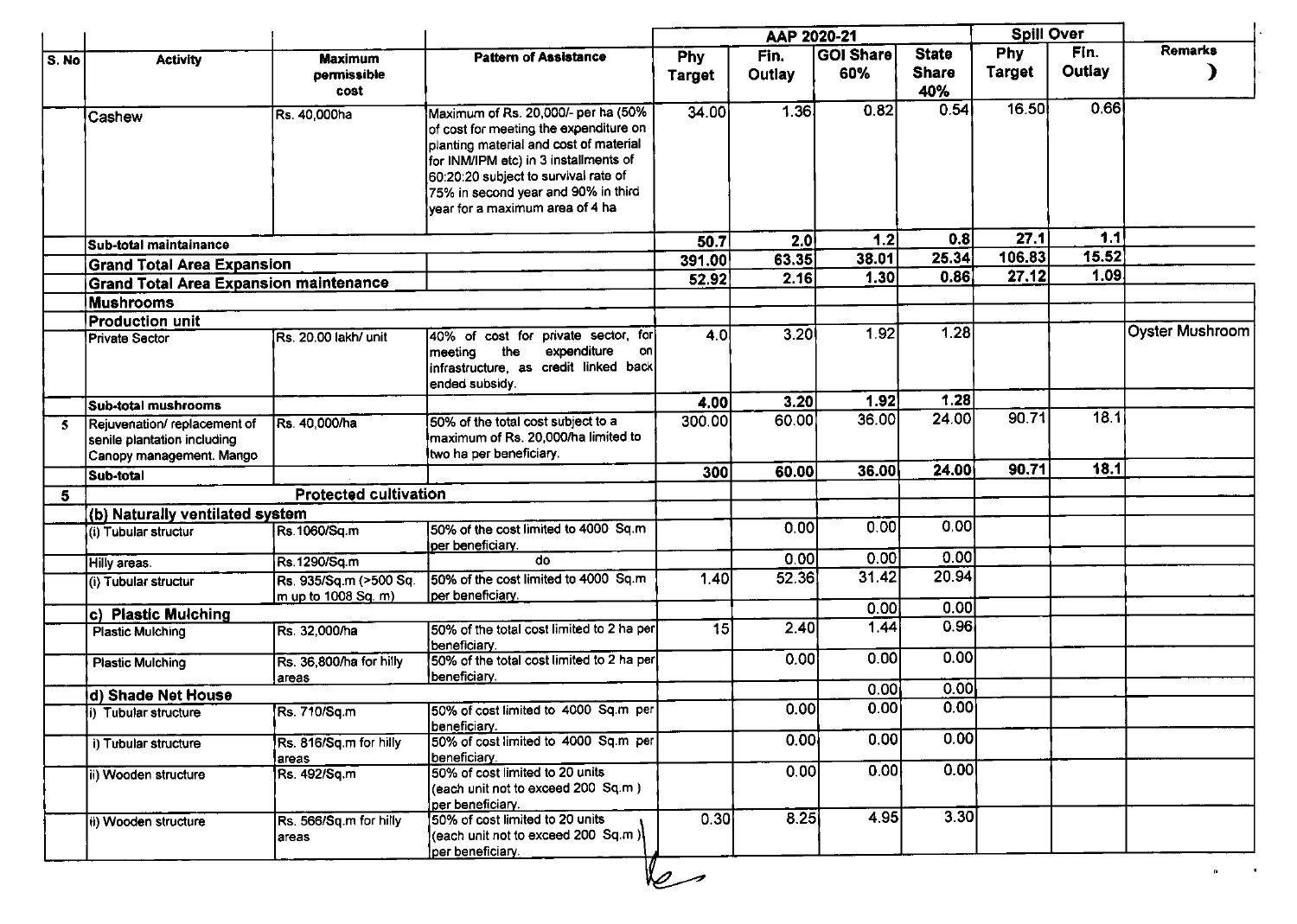|                              |                                                                                                             |                                       |                                                                                                    |                      | AAP 2020-21    |                         |                                     |                      | Spill Over     |                         |
|------------------------------|-------------------------------------------------------------------------------------------------------------|---------------------------------------|----------------------------------------------------------------------------------------------------|----------------------|----------------|-------------------------|-------------------------------------|----------------------|----------------|-------------------------|
| $\overline{\mathsf{s}}$ . No | <b>Activity</b>                                                                                             | <b>Maximum</b><br>permissible<br>cost | <b>Pattern of Assistance</b>                                                                       | Phy<br><b>Target</b> | Fin.<br>Outlay | <b>GOI Share</b><br>60% | <b>State</b><br><b>Share</b><br>40% | Phy<br><b>Target</b> | Fin.<br>Outlay | Remarks                 |
|                              | iii) Bamboo structure                                                                                       | Rs.360/Sq.m                           | 50% of cost limited to 20 units (each<br>unit not to exceed<br>200 sq.<br>m) per beneficiary.      |                      | 0.00           | 0.00                    | 0.00                                |                      |                |                         |
|                              | iii) Bamboo structure                                                                                       | Rs. 414/Sq. m for hilly<br>areas      | 50% of cost limited to 20 units (each<br>unit not to exceed<br>200 sq.<br>m) per beneficiary.      | 0.30                 | 6.00           | 3.60                    | 2.40                                |                      |                |                         |
|                              | <b>Plastic Tunnels</b>                                                                                      | Rs. 60/Sq.m                           | 50% of cost limited 1000 sq. m per<br>beneficiary.                                                 |                      | 0.00           | 0.00                    | 0.001                               |                      |                |                         |
|                              | <b>Plastic Tunnels</b>                                                                                      | Rs.75/Sq.m for hilly<br>areas.        | 50% of cost limited 1000 sq. m per<br>beneficiary.                                                 |                      | 0.00           | 0.00                    | 0.00                                |                      |                |                         |
|                              | <b>Walk in tunnels</b>                                                                                      | Rs. 600/ Sq.m                         | 50% of the cost limited to 4000 sq.m.<br>(each unit not to exceed 800 Sq. m per<br>beneficiary).   |                      | 0.00           | 0.00                    | 0.00                                |                      |                |                         |
|                              | e) Anti Bird/Anti Hail Nets                                                                                 | Rs.35/- per Sq.m                      | 50% of cost limited to 5000 Sq.m per<br>beneficiary.                                               |                      | 0.00           | 0.00                    | 0.00                                |                      |                |                         |
|                              | f) Cost of planting material &<br>cultivation of high value<br>vegetables grown in poly<br>house            | Rs.140/Sq. m                          | 50% of cost limited to 4000 Sq.m per<br>beneficiary.                                               | 0.4                  | 2.80           | 1.68                    | 1.12                                |                      |                |                         |
|                              | g) Cost of planting material &<br>cultivation of Orchid &<br>Anthurium under poly<br>house/shade net house. | Rs. 700/Sq.m                          | 50% of cost limited to 4000 Sq. m per<br>beneficiary.                                              | 1.00                 | 35.00          | 21.00                   | 14.00                               |                      |                |                         |
|                              | h) Cost of planting material &<br>cultivation of Camation &<br>Gerbera under poly<br>house/shade net house. | Rs. 610/Sq.m                          | 50% of cost limited to 4000 Sq. m per<br>beneficiary.                                              | 0.30                 | 915            | 5.49                    | 3.66                                |                      |                |                         |
|                              | i) Cost of planting material &<br>cultivation of Rose and lilum<br>under poly house/shade net<br>house      | Rs. 426/Sq.m                          | 50% of cost limited to 4000 Sq. m per<br>beneficiary.                                              | 0.30                 | 6.39           | 3.83                    | 2.56                                |                      |                |                         |
|                              | Cost of planting material &<br>cultivation of high value<br>vegetables under poly house/<br>shade net house | Rs. 140/Sq.m                          | 50% of cost limited to 4000 Sq. m per<br>beneficiary.                                              |                      |                | 0.00                    | 0.00                                |                      |                |                         |
|                              | Sub-total protected cultivation                                                                             |                                       |                                                                                                    | 18.00                | 122.35         | 73.41                   | 48.94                               |                      | 0.00           |                         |
|                              | <b>CoE</b>                                                                                                  |                                       |                                                                                                    |                      |                |                         |                                     |                      |                |                         |
|                              | <b>Centre of Excellence for</b><br><b>Horticulture</b>                                                      | Rs.1000.00 lakh/centre                | 100% of cost to public sector. This<br>can be established through bi-lateral<br>co-operation also. |                      |                | 0.00                    | 0.00                                |                      |                | Project to be submitted |
|                              | <b>Total CoE</b>                                                                                            |                                       |                                                                                                    | 0                    | 0.00           | 0.00                    | 0.00                                |                      |                |                         |
| 8                            | Pollination support through beekeeping                                                                      |                                       |                                                                                                    |                      |                |                         |                                     |                      |                |                         |
|                              | Honey bee colony                                                                                            | Rs.2000/colony of 8<br> frames        | 40% of cost limited to 50 colonies /<br>beneficiary.                                               | 152                  | 1.21           | 0.73                    | 0.48                                |                      |                |                         |
|                              | <b>Bee Hives</b>                                                                                            | Rs 2000/ per hive                     | 40% of cost limited to 50 colonies /<br>beneficiary.                                               | $\overline{152}$     | 1.21           | 0.73                    | 0.48                                |                      |                |                         |
| <b>Controller</b>            |                                                                                                             |                                       |                                                                                                    | $\varphi$            |                |                         |                                     |                      |                |                         |

and the state of the con-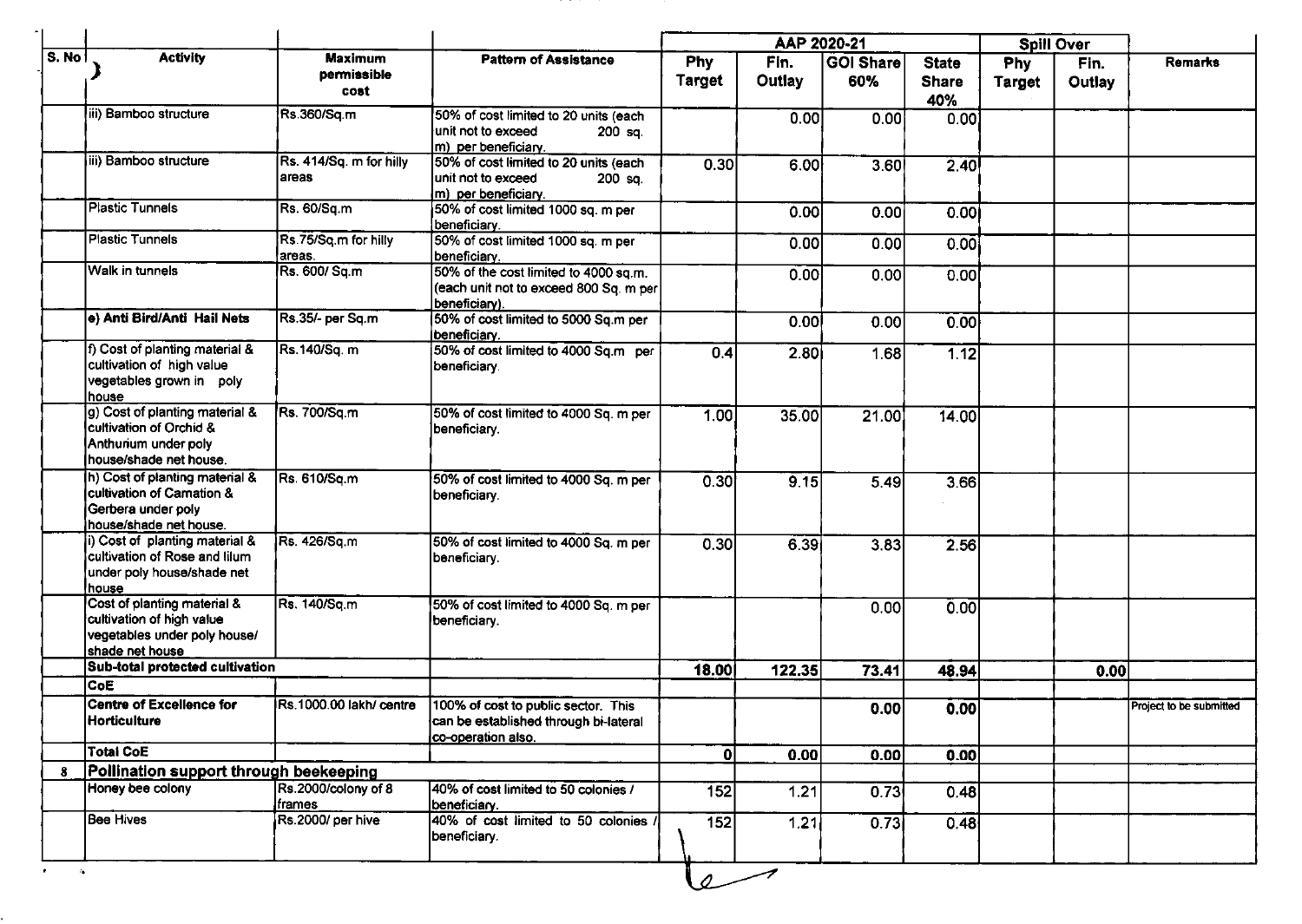|       | AAP 2020-21                                                                                              |                                                            |                                                                                                                                                                                                                                          |                      | <b>Spill Over</b> |                   |                                     |                      |                |                         |
|-------|----------------------------------------------------------------------------------------------------------|------------------------------------------------------------|------------------------------------------------------------------------------------------------------------------------------------------------------------------------------------------------------------------------------------------|----------------------|-------------------|-------------------|-------------------------------------|----------------------|----------------|-------------------------|
| S. No | <b>Activity</b>                                                                                          | <b>Maximum</b><br>permissible<br>cost                      | <b>Pattern of Assistance</b>                                                                                                                                                                                                             | Phy<br><b>Target</b> | Fin.<br>Outlay    | GOI Share<br>60%  | <b>State</b><br><b>Share</b><br>40% | <b>Phy</b><br>Target | Fin.<br>Outlay | <b>Remarks</b>          |
|       | <b>Equipment including honey</b><br>extractor (4 frame), food grade<br>container (30 kg), net, including | Rs.20000/set                                               | 40% of the cost limited to one set per<br>beneficiary.                                                                                                                                                                                   | 15                   | 1.20              | 0.72              | 0.48                                |                      |                |                         |
|       | Sub-total                                                                                                |                                                            |                                                                                                                                                                                                                                          | 319                  | 3.62              | 2.17              | 1.45                                |                      | 0.00           |                         |
| - 9   | <b>Horticulture Mechanization</b>                                                                        |                                                            |                                                                                                                                                                                                                                          |                      |                   |                   |                                     |                      |                |                         |
|       | iv) Self-propelled Horticulture<br>Machinery                                                             | 2.50 lakh per unit                                         | Subject to a maximum of Rs. 1.00.<br>lakh/unit for general category farmers,<br>and in the case if SC, ST, Small &<br>Marginal farmers, women farmers and<br>beneficiaries in NE states, subject of a<br>lmaximum of Rs. 1.25 lakh/unit. | $\overline{2}$       | 2.00              | 1.20              | 0.80                                |                      |                |                         |
|       | Sub-total                                                                                                |                                                            |                                                                                                                                                                                                                                          | 2 <sup>1</sup>       | 2.00              | 1.20              | 0.80                                |                      |                |                         |
|       | <b>Technology Dissemination</b><br>through demonstration/ Front<br><b>Line Demonstration (FLD)</b>       | Rs. 25.00 lakh                                             | 75 % of cost in farmers' field and<br>100% of cost in farms belonging to<br>Public Sector, SAUs etc. No change                                                                                                                           |                      | 0.00              | 0.00              | 0.00                                |                      |                | Project to be submitted |
| 10    | Human Resource Development (HRD)                                                                         |                                                            |                                                                                                                                                                                                                                          |                      |                   |                   |                                     |                      |                |                         |
|       | <b>Skill Development</b>                                                                                 |                                                            |                                                                                                                                                                                                                                          | $\Omega$             | 0.00              | 0.00              | 0.00                                |                      |                |                         |
|       |                                                                                                          | <b>Training of farmers</b>                                 |                                                                                                                                                                                                                                          |                      |                   | 0.00              | 0.00                                |                      |                |                         |
|       | Within the State                                                                                         | Rs. 1000/day per farmer<br>including transport             | 100% of the cost.                                                                                                                                                                                                                        | 410                  | 4.10              | 2.46              | 1.64                                |                      |                |                         |
|       | Outside the state                                                                                        | Project based as per<br>l actual.                          | 100% of the cost.                                                                                                                                                                                                                        | 20 <sup>1</sup>      | 1.34              | 0.80              | 0.54                                |                      |                |                         |
|       |                                                                                                          | (e) Exposure visit of farmers                              |                                                                                                                                                                                                                                          |                      |                   | 0.00              | 0.00                                |                      |                |                         |
|       | Outside the State                                                                                        | Project based as per<br>actual.                            | 100% of the cost.                                                                                                                                                                                                                        | 30 <sub>l</sub>      | 1.80              | 1.08              | 0.72                                |                      |                |                         |
|       |                                                                                                          |                                                            | Training / study tour of technical staff/ field functionaries                                                                                                                                                                            |                      |                   | 0.00              | 0.00                                |                      |                |                         |
|       | Within the State                                                                                         | Rs.300/day per<br>participant plus TA/DA,<br>as admissible | 100% of the cost.                                                                                                                                                                                                                        | 120                  | 0.36              | 0.22              | 0.14                                |                      |                |                         |
|       | Study tour to progressive<br>States/ units (group of<br>minimum 5 participants)                          | Rs.800/day per<br>participant plus TA/DA,<br>as admissible | 100% of the cost                                                                                                                                                                                                                         | 40                   | 1.92              | 1.15              | 0.77                                |                      |                |                         |
|       | <b>Outside India</b>                                                                                     |                                                            | Rs. 6.00 lakh / participant 100% of the cost on actual basis.                                                                                                                                                                            |                      | 0.00              | 0.00              | 0.00                                |                      |                | Project to be submitted |
|       | Sub-total                                                                                                |                                                            |                                                                                                                                                                                                                                          | 620                  | 9.52              | 5.71              | 3.81                                |                      |                |                         |
| 11    | INTEGRATED POST HARVEST MANAGEMENT                                                                       |                                                            |                                                                                                                                                                                                                                          |                      |                   |                   |                                     |                      |                |                         |
|       | Integrated pack house with                                                                               | Rs. 50.00 lakh per unit                                    | Credit linked back-ended subsidy @                                                                                                                                                                                                       |                      |                   |                   |                                     |                      |                |                         |
|       | facilities for conveyer belt,                                                                            | with size of 9Mx18M                                        | 35% of the cost of project in general                                                                                                                                                                                                    |                      |                   |                   |                                     |                      |                |                         |
|       | sorting, grading units, washing,<br>drying and weighing.                                                 |                                                            | areas and 50% of cost in case Hilly &<br>Scheduled areas, per beneficiary.                                                                                                                                                               |                      |                   |                   |                                     |                      |                |                         |
|       | a) General Area                                                                                          | Rs. 50.00 lakh per unit<br>with size of 9Mx18M             | Credit linked back-ended subsidy @<br>35% of the cost of project in general<br>areas and 50% of cost in case Hilly &<br>Scheduled areas, per beneficiary.                                                                                | ٥I                   | 0.00              | $\overline{0.00}$ | 0.00                                |                      |                |                         |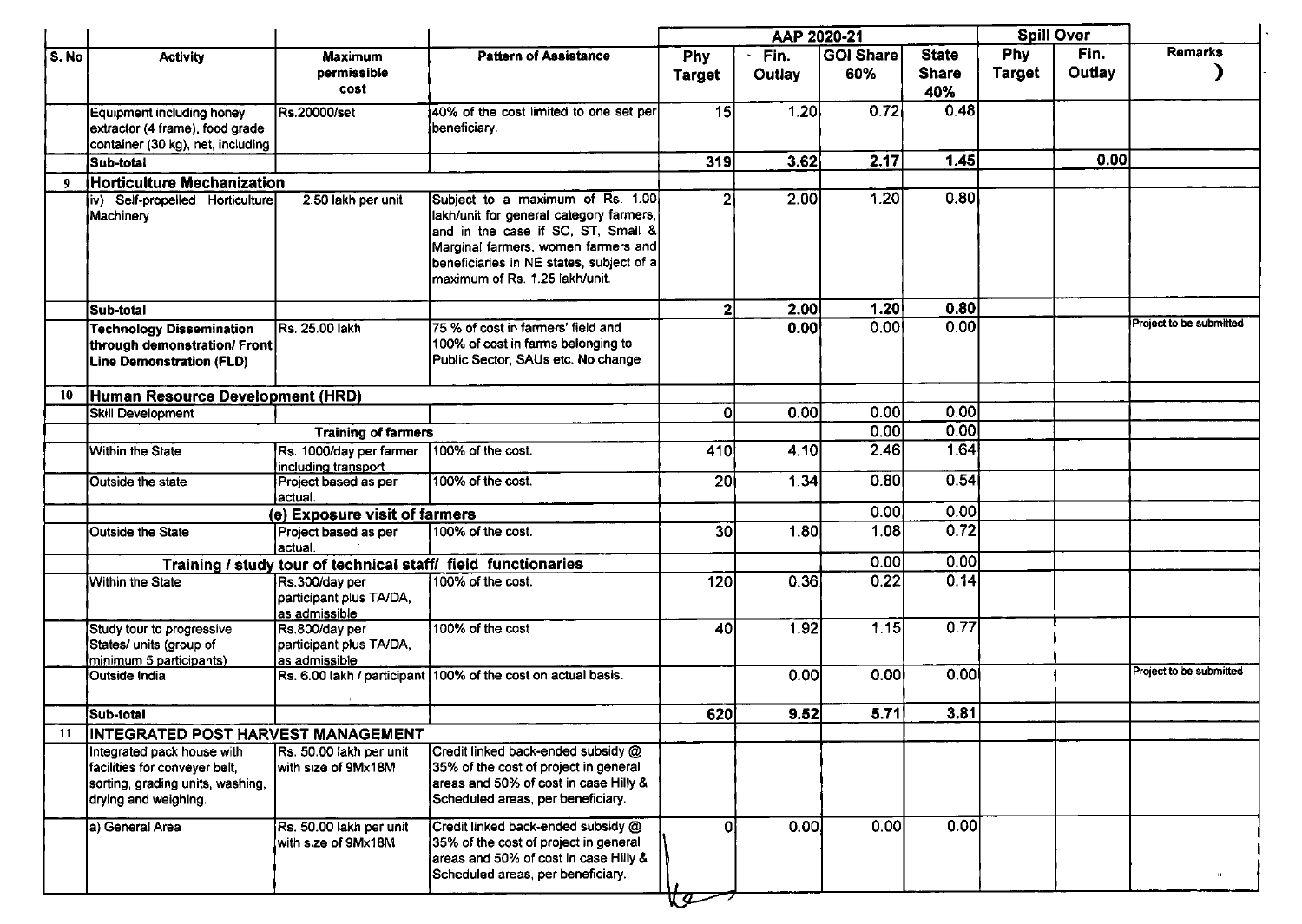|       |                                                        |                                                                                                               |                                                                                                                                                                |                             | AAP 2020-21    |                  |                                     |                             | <b>Spill Over</b> |                                                                                                      |
|-------|--------------------------------------------------------|---------------------------------------------------------------------------------------------------------------|----------------------------------------------------------------------------------------------------------------------------------------------------------------|-----------------------------|----------------|------------------|-------------------------------------|-----------------------------|-------------------|------------------------------------------------------------------------------------------------------|
| S. No | <b>Activity</b>                                        | <b>Maximum</b><br>permissible<br>cost                                                                         | <b>Pattern of Assistance</b>                                                                                                                                   | <b>Phy</b><br><b>Target</b> | Fin.<br>Outlay | GOI Share<br>60% | <b>State</b><br><b>Share</b><br>40% | <b>Phy</b><br><b>Target</b> | Fin.<br>Outlay    | <b>Remarks</b>                                                                                       |
|       | Pre-cooling unit                                       | Rs. 25.00 lakh / unit with<br>capacity of                                                                     | Credit linked back-ended subsidy @<br>6MT. 35% of the cost of project in general<br>areas and 50% of cost in case Hilly &<br>Scheduled areas, per beneficiary. | 31                          | 23.39          | 14.03            | 9.36                                |                             |                   |                                                                                                      |
|       | Mobile pre cooloing unit                               | Rs.25.00 lakh                                                                                                 | Credit linked backed-ended subsidy<br>@35% of the cost of project in general<br>areas and 50% of cost in case Hilly &<br>Scheduled areas per beneficiary.      | 61                          | 52.50          | 31.50            | 21.00                               |                             |                   |                                                                                                      |
|       |                                                        | Cold Storage (Construction, Expansion and Modernisation)                                                      |                                                                                                                                                                |                             |                |                  |                                     |                             |                   |                                                                                                      |
|       |                                                        |                                                                                                               | (ii) Cold Storage Unit Type 2 - PEB structure for multiple temperature and product use,                                                                        |                             |                |                  |                                     |                             |                   | Project to be submitted                                                                              |
|       | la) General Area                                       | Rs. 10,000/MT, (max<br>5,000 MT capacity)                                                                     | Credit linked back-ended subsidy @<br>35% of the cost of project in general<br>areas and 50% of cost in case Hilly &<br>Scheduled areas, per beneficiary.      |                             | 0.001          | 0.00             | 0.00                                |                             |                   | 100 MT                                                                                               |
|       | Refer vans/ containers (general areas)                 |                                                                                                               |                                                                                                                                                                |                             |                |                  |                                     |                             |                   | Project to be submitted                                                                              |
|       | la) General Area                                       | Rs. 26.00 lakh for 9 MT<br>(NHM & HMNEH), and<br>prorata basis for lesser<br>capacity, but not below 4<br>MT. | Credit linked back-ended subsidy @<br>35% of the cost of project in general<br>areas and 50% of cost in case of Hilly<br>& Scheduled areas, per beneficiary.   | 3                           | 27.30          | 16.38            | 10.92                               |                             |                   | Project to be submitted                                                                              |
|       | b) Hilly Area                                          | Rs. 26.00 lakh for 9 MT<br>(NHM & HMNEH), and<br>prorata basis for lesser<br>capacity, but not below 4<br>MT. | Credit linked back-ended subsidy @<br>35% of the cost of project in general<br>areas and 50% of cost in case of Hilly<br>& Scheduled areas, per beneficiary.   |                             | 0.00           | 0.00             | 0.00                                |                             |                   | Project to be submitted                                                                              |
|       | Ripening chamber<br>project in general areas           | Rs. 1.00 lakh/MT.                                                                                             | -do-                                                                                                                                                           |                             | 3.50           | 2.10             | 1.40                                |                             |                   | 10 MT capacity                                                                                       |
|       | Ripening chamber<br>project in Hilly areas             | Rs. 1.00 lakh/MT.                                                                                             | -do-                                                                                                                                                           |                             | 0.00           | 0.00             | 0.00                                |                             |                   |                                                                                                      |
|       | <b>Evaporative / low energy</b><br>cool chamber (8 MT) | Rs. 5.00 lakh/unit                                                                                            | 50% of the total cost.                                                                                                                                         |                             | 0.00           | 0.00             | 0.00                                |                             |                   | Minutes of SLEC meeting<br>to be submitted along<br>details<br>lwith.<br>locaiton,<br>beneficiareis. |
|       | Primary/ Mobile / Minimal processing unit              |                                                                                                               |                                                                                                                                                                |                             |                |                  |                                     |                             |                   | Project to be submitted                                                                              |
|       | (a) General Area                                       | Rs. 25.00 lakh/unit.                                                                                          | Credit linked back-ended subsidy @<br>40% of the capital cost of project in<br>general areas and 55% in case of Hilly<br>& Scheduled areas, per beneficiary.   | 51                          | 50.00          | 30.00            | 20.00                               |                             |                   |                                                                                                      |
|       | Refrigerated Transport Vehicles Rs.26 lakh for 9 MT    | (NHM & HMNEH), and<br>prorata basis for lesser<br>capacity, but not below 4<br><b>MT</b>                      | Credit linked back-ended subsisdy @<br>35% of the cost of project in general<br>areas and %5% in case of Hilly &<br>Schedule Areas per beneficiary.            |                             |                | 0.00             | 0.00                                |                             |                   |                                                                                                      |

 $\mathcal{L}^{\text{max}}_{\text{max}}$